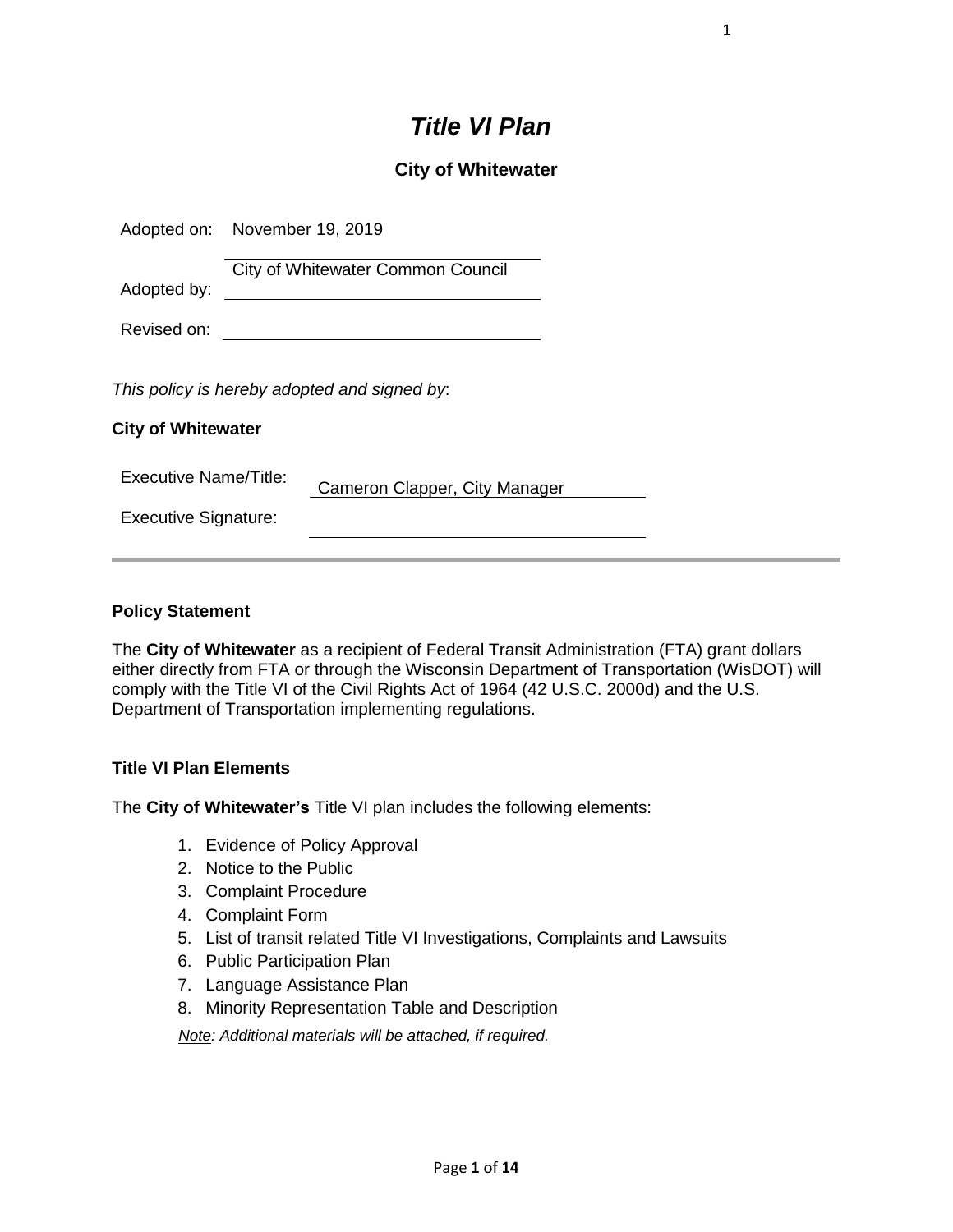The **City of Whitewater**'s Notice to the Public is as follows:



The **City of Whitewater's** Notice to the Public is posted in the following locations:

- ✓ Agency website [www.whitewater-wi.gov](http://www.whitewater-wi.gov/)
- $\checkmark$  Public Notice Board at Municipal Building
- $\checkmark$  Inside vehicles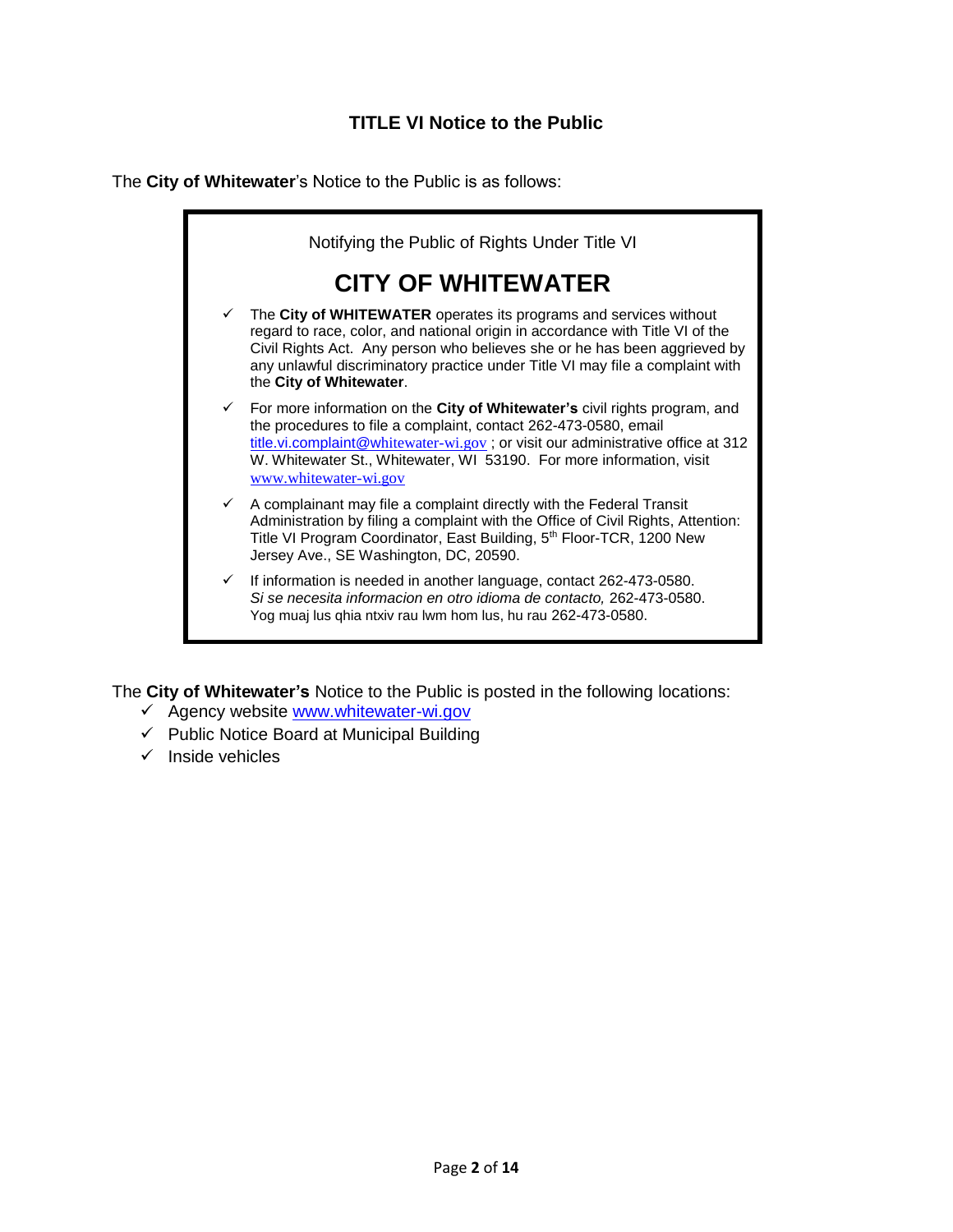# **Title VI Complaint Procedure**

The **City of Whitewater's** Title VI Complaint Procedure is made available in the following locations: (*check all that apply*)

- **X** Agency website, either as a reference in the Notice to Public or in its entirety
- **X** Hard copy in the central office
- $\Box$  Available in appropriate languages for LEP populations, meeting the Safe Harbor Threshold.
- $\Box$  Other,

Any person who believes she or he has been discriminated against on the basis of race, color, or national origin by the **City of Whitewater** may file a Title VI complaint by completing and submitting the agency's Title VI Complaint Form.

The **City of Whitewater** investigates complaints received no more than 180 days after the alleged incident. The **City of Whitewater** will process complaints that are complete.

Once the complaint is received, the **City of Whitewater** will review it to determine if our office has jurisdiction. The complainant will receive an acknowledgement letter informing her/him whether the complaint will be investigated by our office.

The **City of Whitewater** has 90 days to investigate the complaint. If more information is needed to resolve the case, the city may contact the complainant.

The complainant has 10 business days from the date of the letter to send requested information to the investigator assigned to the case.

If the investigator is not contacted by the complainant or does not receive the additional information within 10 business days, the city can administratively close the case. A case can be administratively closed also if the complainant no longer wishes to pursue their case.

After the investigator reviews the complaint, she/he will issue one of two (2) letters to the complainant: a closure letter or a letter of finding (LOF).

- $\checkmark$  A closure letter summarizes the allegations and states that there was not a Title VI violation and that the case will be closed.
- $\checkmark$  A letter of finding (LOF) summarizes the allegations and the interviews regarding the alleged incident, and explains whether any disciplinary action, additional training of the staff member, or other action will occur.

If the complainant wishes to appeal the decision, she/he has 14 days after the date of the letter or the LOF to do so.

A person may also file a complaint directly with the Federal Transit Administration, at FTA Office of Civil Rights, 1200 New Jersey Avenue SE, Washington, DC 20590.

If information is needed in another language, then contact 262-473-0580. *Si se necesita informacion en otro idioma de contacto, 262-473-0580.*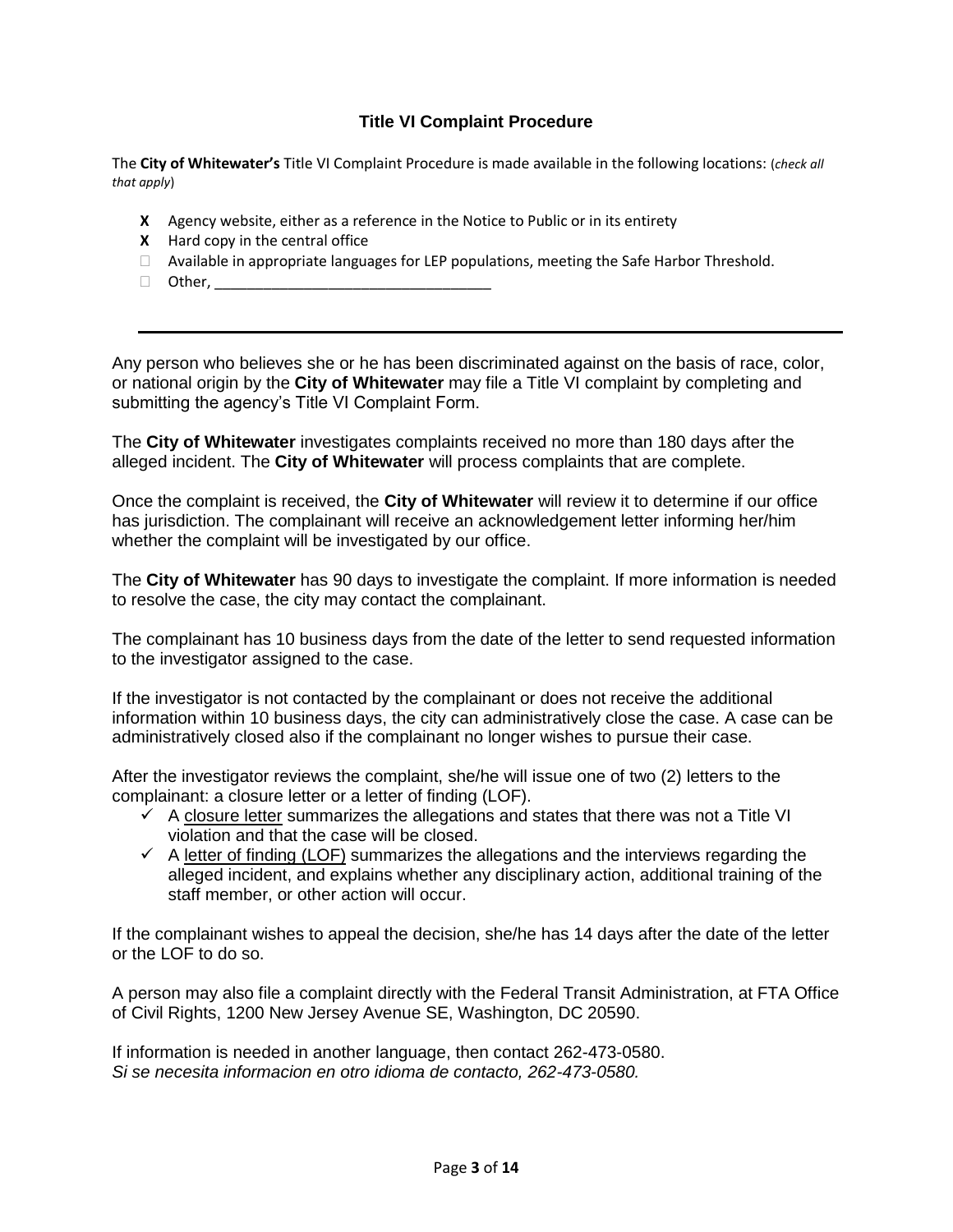# **Title VI Complaint Form**

The **City of Whitewater's** Title VI Complaint Procedure is made available in the following locations: (*check all that apply*)

- **X** Agency website, either as a reference in the Notice to Public or in its entirety
- **X** Hard copy in the central office
- Available in appropriate languages for LEP populations, meeting the Safe Harbor Threshold.
- Other, \_\_\_\_\_\_\_\_\_\_\_\_\_\_\_\_\_\_\_\_\_\_\_\_\_\_\_\_\_\_\_\_\_\_

| <b>Section I:</b>                                                                                                                                                                                                                                                                                                                                                          |             |                    |            |    |  |  |
|----------------------------------------------------------------------------------------------------------------------------------------------------------------------------------------------------------------------------------------------------------------------------------------------------------------------------------------------------------------------------|-------------|--------------------|------------|----|--|--|
| Name:                                                                                                                                                                                                                                                                                                                                                                      |             |                    |            |    |  |  |
| <b>Address:</b>                                                                                                                                                                                                                                                                                                                                                            |             |                    |            |    |  |  |
| Telephone (Home):                                                                                                                                                                                                                                                                                                                                                          |             | Telephone (Work):  |            |    |  |  |
| Electronic Mail Address:                                                                                                                                                                                                                                                                                                                                                   |             |                    |            |    |  |  |
| Accessible Format                                                                                                                                                                                                                                                                                                                                                          | Large Print |                    | Audio Tape |    |  |  |
| Requirements?                                                                                                                                                                                                                                                                                                                                                              | <b>TDD</b>  |                    | Other      |    |  |  |
| <b>Section II:</b>                                                                                                                                                                                                                                                                                                                                                         |             |                    |            |    |  |  |
| Are you filing this complaint on your own behalf?                                                                                                                                                                                                                                                                                                                          |             |                    | Yes*       | No |  |  |
| *If you answered "yes" to this question, go to Section III.                                                                                                                                                                                                                                                                                                                |             |                    |            |    |  |  |
| If not, please supply the name and relationship of the person for whom you<br>are complaining:                                                                                                                                                                                                                                                                             |             |                    |            |    |  |  |
| Please explain why you have filed for a third party:                                                                                                                                                                                                                                                                                                                       |             |                    |            |    |  |  |
|                                                                                                                                                                                                                                                                                                                                                                            |             |                    |            |    |  |  |
| Please confirm that you have obtained the permission of the aggrieved<br>party if you are filing on behalf of a third party.                                                                                                                                                                                                                                               |             |                    | Yes        | No |  |  |
| <b>Section III:</b>                                                                                                                                                                                                                                                                                                                                                        |             |                    |            |    |  |  |
| I believe the discrimination I experienced was based on (check all that apply):                                                                                                                                                                                                                                                                                            |             |                    |            |    |  |  |
| [] Color<br>[] Race                                                                                                                                                                                                                                                                                                                                                        |             | [] National Origin |            |    |  |  |
| Date of Alleged Discrimination (Month, Day, Year): _______                                                                                                                                                                                                                                                                                                                 |             |                    |            |    |  |  |
| Explain as clearly as possible what happened and why you believe you were discriminated against. Describe all<br>persons who were involved. Include the name and contact information of the person(s) who discriminated against you<br>(if known) as well as names and contact information of any witnesses. If more space is needed, please use the back<br>of this form. |             |                    |            |    |  |  |
| <b>Section IV</b>                                                                                                                                                                                                                                                                                                                                                          |             |                    |            |    |  |  |
| Have you previously filed a Title VI complaint with this agency?                                                                                                                                                                                                                                                                                                           |             |                    | <b>Yes</b> | No |  |  |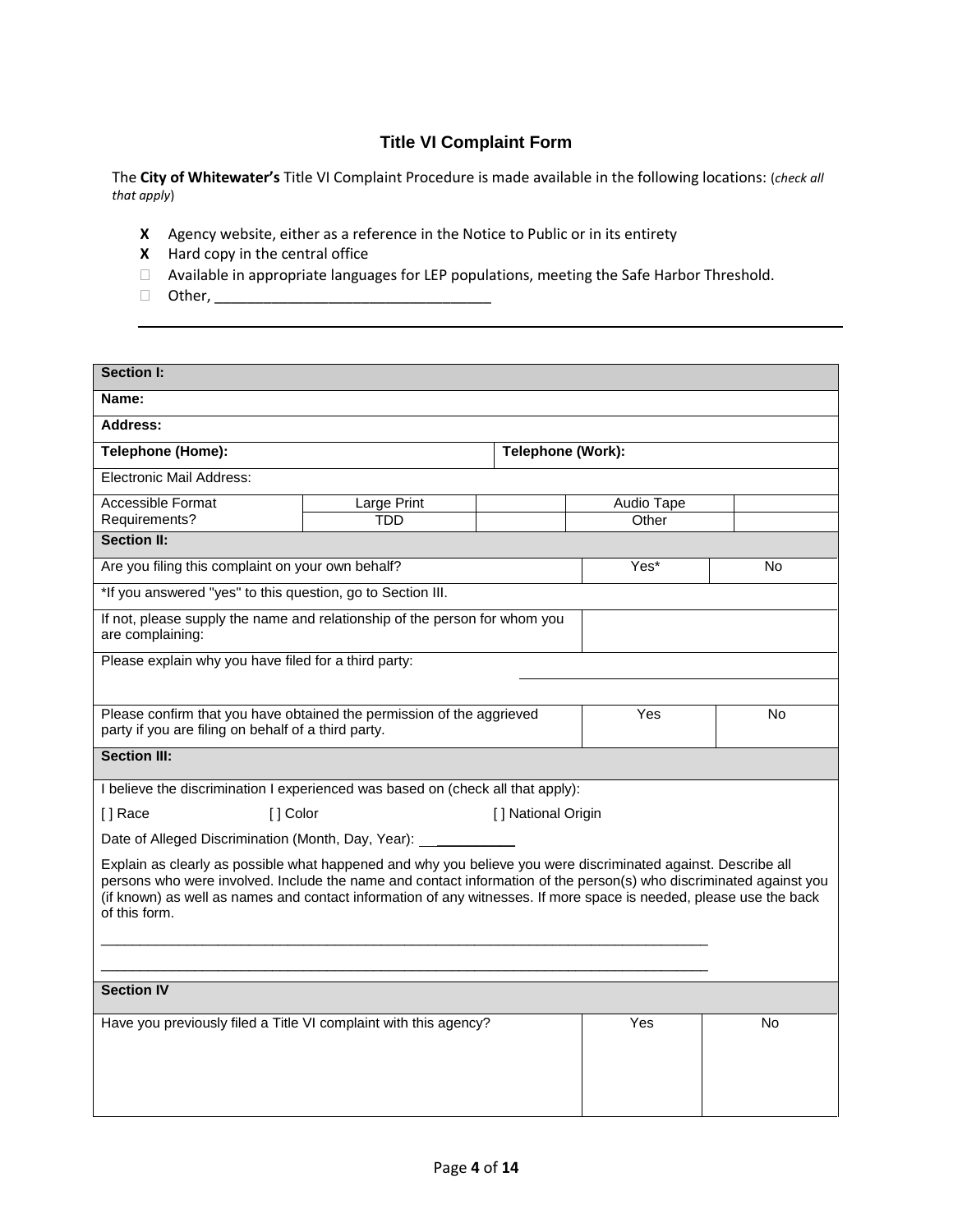| <b>Section V</b>                                                                                                  |                                    |  |  |  |  |  |
|-------------------------------------------------------------------------------------------------------------------|------------------------------------|--|--|--|--|--|
| Have you filed this complaint with any other Federal, State, or local agency, or with any Federal or State court? |                                    |  |  |  |  |  |
| [] Yes<br>$[ ]$ No                                                                                                |                                    |  |  |  |  |  |
| If yes, check all that apply:                                                                                     |                                    |  |  |  |  |  |
|                                                                                                                   |                                    |  |  |  |  |  |
|                                                                                                                   | [] State Agency _________________  |  |  |  |  |  |
|                                                                                                                   | [] Local Agency __________________ |  |  |  |  |  |
|                                                                                                                   |                                    |  |  |  |  |  |
| Please provide information about a contact person at the agency/court where the complaint was filed.              |                                    |  |  |  |  |  |
| Name:                                                                                                             |                                    |  |  |  |  |  |
| Title:                                                                                                            |                                    |  |  |  |  |  |
| Agency:                                                                                                           |                                    |  |  |  |  |  |
| <b>Address:</b>                                                                                                   |                                    |  |  |  |  |  |
| Telephone:                                                                                                        |                                    |  |  |  |  |  |
| <b>Section VI</b>                                                                                                 |                                    |  |  |  |  |  |
| Name of agency complaint is against:                                                                              |                                    |  |  |  |  |  |
| Contact person:                                                                                                   |                                    |  |  |  |  |  |
| Title:                                                                                                            |                                    |  |  |  |  |  |
| Telephone number:                                                                                                 |                                    |  |  |  |  |  |

You may attach any written materials or other information that you think is relevant to your complaint.

Signature and date required below

Signature Date

Please submit this form in person at the address below, or mail this form to:

City of Whitewater, Finance Director 312 W. Whitewater St Whitewater, WI 53190.

\_\_\_\_\_\_\_\_\_\_\_\_\_\_\_\_\_\_\_\_\_\_\_\_\_\_\_\_\_\_\_\_\_\_\_\_\_ \_\_\_\_\_\_\_\_\_\_\_\_\_\_\_\_\_\_\_\_\_\_\_\_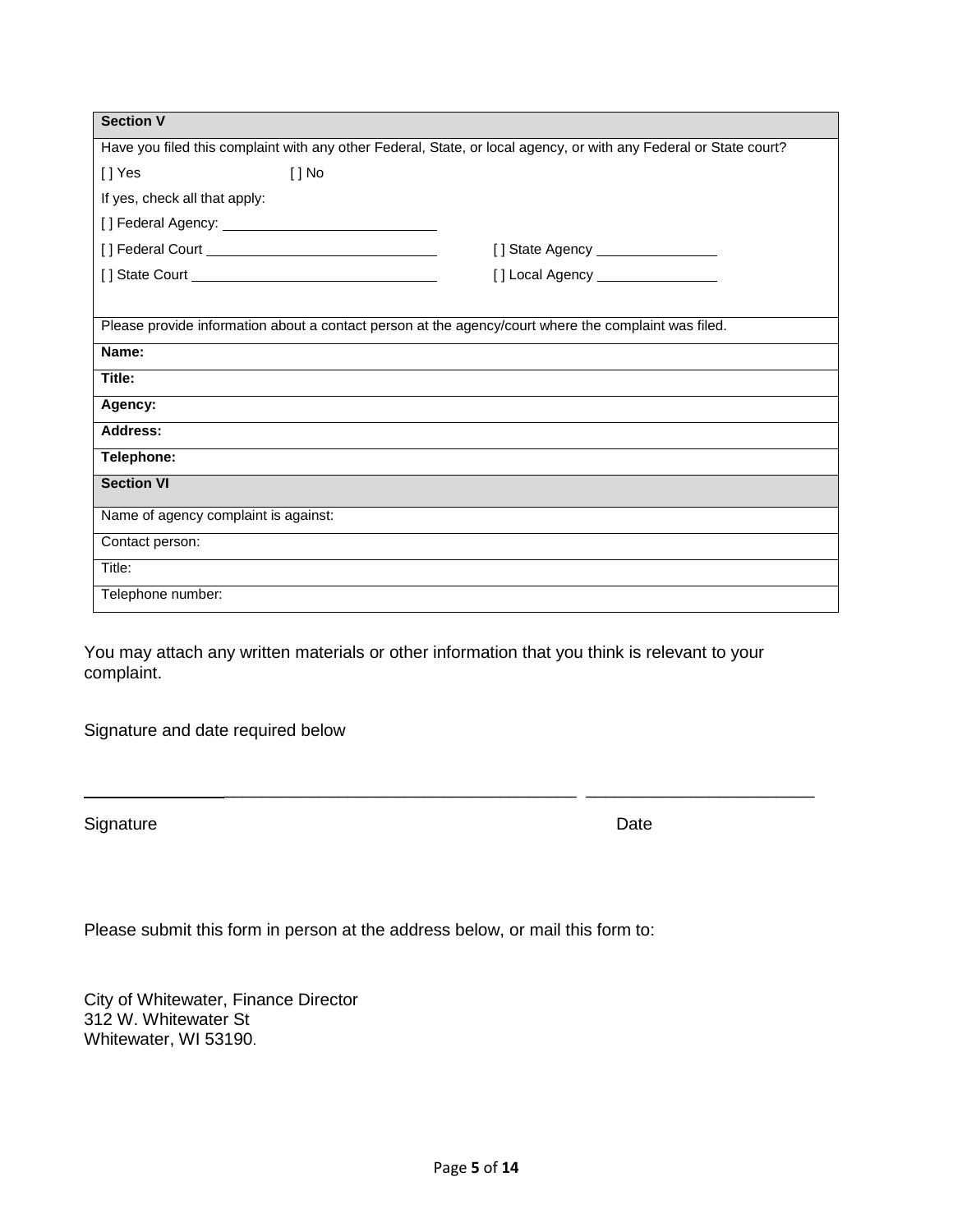# **List of Transit Related Title VI Investigations, Complaints and Lawsuits**

| Sub recipient:          | <b>City of Whitewater</b> |            |       |
|-------------------------|---------------------------|------------|-------|
| <b>Contact Person:</b>  |                           |            |       |
| <b>Finance Director</b> |                           | Signature: | Date: |

### **Check One:**

**X** There have been no investigations, complaint and/or lawsuits filed against us during the report period.

There have been investigations, complaints and/or lawsuits filed against us. *See list below. Attach additional information as needed.*

|                       | <b>Date</b><br>(Month,<br>Day, Year) | <b>Summary</b><br>(include basis of<br>complaint: race, color, or<br>national origin) | <b>Status</b> | <b>Action(s) Taken</b> |
|-----------------------|--------------------------------------|---------------------------------------------------------------------------------------|---------------|------------------------|
| <b>Investigations</b> |                                      |                                                                                       |               |                        |
| 1.                    |                                      |                                                                                       |               |                        |
| 2.                    |                                      |                                                                                       |               |                        |
| <b>Lawsuits</b>       |                                      |                                                                                       |               |                        |
| 1.                    |                                      |                                                                                       |               |                        |
| 2.                    |                                      |                                                                                       |               |                        |
| <b>Complaints</b>     |                                      |                                                                                       |               |                        |
| 1.                    |                                      |                                                                                       |               |                        |
| 2.                    |                                      |                                                                                       |               |                        |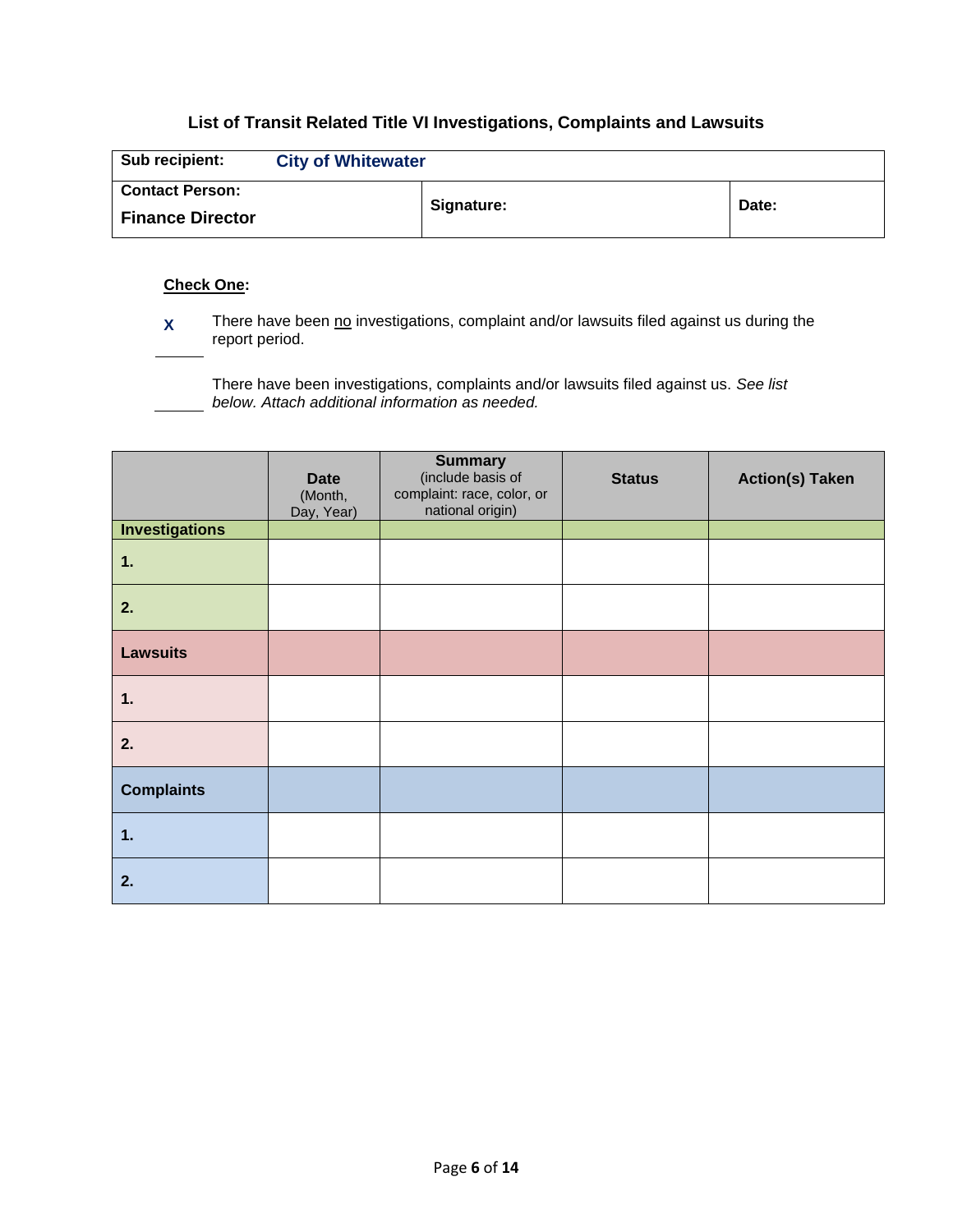### **Public Participation Plan**

| <b>Subrecipient:</b> | <b>City of Whitewater</b>               |            |       |
|----------------------|-----------------------------------------|------------|-------|
|                      | <b>Contact Person: Finance Director</b> | Signature: | Date: |

#### **Strategies and Desired Outcomes**

To promote inclusive public participation, the **City of Whitewater** will use its resources available to employ the following strategies, as appropriate:

- ✓ Provide for early, frequent and continuous engagement by the public.
- $\checkmark$  Expand traditional outreach methods. Think outside the box: go to hair salons, barbershops, street fairs, faith-based institutions, libraries, etc.
- $\checkmark$  Select accessible and varied meeting locations and times
- ✓ Employ different meeting sizes and formats
- $\checkmark$  Use social media in addition to other resources as a way to gain public involvement
- $\checkmark$  Use radio, television or newspaper ads on stations and in publications that serve LEP populations. Outreach to LEP populations may also include audio programming available on podcasts.

#### **Documented Public Outreach**

The direct public outreach and involvement activities conducted by the **City of Whitewater** are summarized in the table below. Efforts include *meetings, surveys, focus groups, etc*.

Information pertinent to each event and/or activity will be provided to WisDOT upon request. Examples include copies of: meeting announcements, agendas, posters, attendee list, etc.

| <b>Event</b><br><b>Date</b> | <b>City of</b><br><b>Whitewater</b><br>Staffer(s) | Event | <b>Date Publicized</b><br>and<br><b>Communication</b><br><b>Method</b><br>(Public Notice, Posters,<br>Social Media) | <b>Outreach Method</b><br>(Meeting,<br>Focus Group,<br>Survey, etc). | <b>Notes</b><br>(Meeting size and format,<br>location, Number of<br>Attendees, etc.) |
|-----------------------------|---------------------------------------------------|-------|---------------------------------------------------------------------------------------------------------------------|----------------------------------------------------------------------|--------------------------------------------------------------------------------------|
|                             |                                                   |       |                                                                                                                     |                                                                      |                                                                                      |
|                             |                                                   |       |                                                                                                                     |                                                                      |                                                                                      |
|                             |                                                   |       |                                                                                                                     |                                                                      |                                                                                      |
|                             |                                                   |       |                                                                                                                     |                                                                      |                                                                                      |
|                             |                                                   |       |                                                                                                                     |                                                                      |                                                                                      |
|                             |                                                   |       |                                                                                                                     |                                                                      |                                                                                      |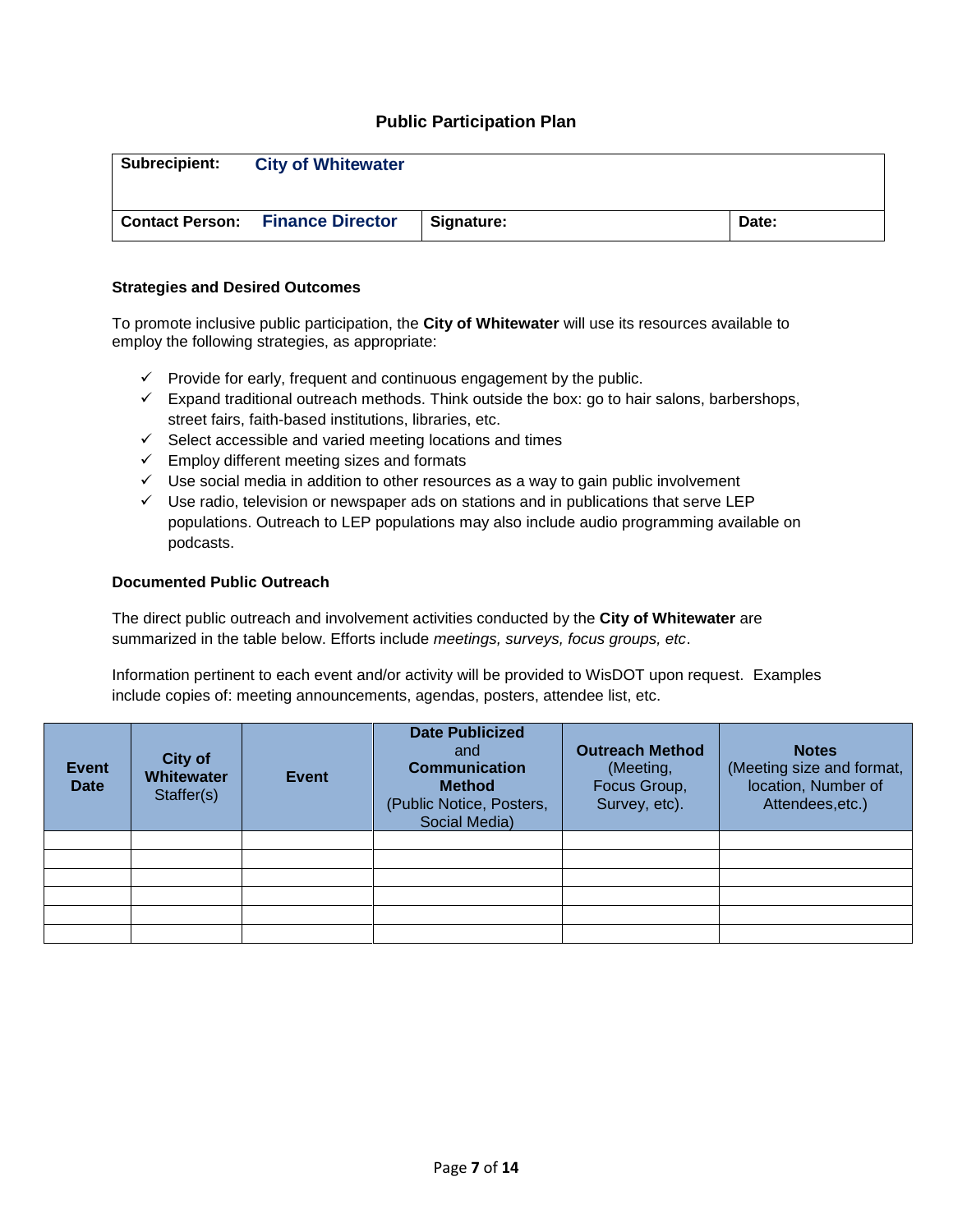# **Language Assistance Plan**

# **Plan Components**

As a recipient of federal US DOT funding, the **City of Whitewater** is required to take reasonable steps to ensure meaningful access to our programs and activities by limited-English proficient (LEP) persons.

**Limited English Proficient (LEP):** Refers to persons for whom English is not their primary language and who have a limited ability to read, write, speak or understand English. This includes those who have reported to the U.S. Census that they speak English less than very well, not well, or not at all.

Most individuals in Wisconsin read, write, speak and understand English. There are some individuals for whom English is not their primary language. If these individuals have a limited ability to read, write, speak, or understand English, they are considered limited English proficient, or ''LEP.''

The **City of Whitewater's** Language Assistance Plan includes the following elements:

- 1. The results of the *Four Factor Analysis*, including a description of the LEP population(s), served.
- 2. A description of how language assistance services are provided by language
- 3. A description of how LEP persons are informed of the availability of language assistance service
- 4. A description of how the language assistance plan is monitored and updated
- 5. A description of how employees are trained to provide language assistance to LEP persons
- 6. Additional information deemed necessary

# **Methodology**

 $\overline{a}$ 

To determine if an individual is entitled to language assistance and what specific services are appropriate, the **City of Whitewater** has conducted a *Four Factor Analysis*<sup>1</sup> of the following areas: 1) Demography, 2) Frequency, 3) Importance and 4) Resources and Costs.

LEP *Four Factor Analysis*

✓ **Factor 1: Demography**:

The first factor of the *Four* Factor *Analysis* is the basis of the Language Assistance Plan. It requires the **City of Whitewater** to review its US Census data to determine if it meets the *LEP Safe Harbor Threshold* for two to three of the largest language groups identified other than English. The *Safe Harbor Threshold* is calculated by dividing the population estimate for a language group that "Speaks English less than very well" by the total population of the city.

<sup>1</sup> DOT LEP guidance <https://www.civilrights.dot.gov/page/dots-lep-guidance>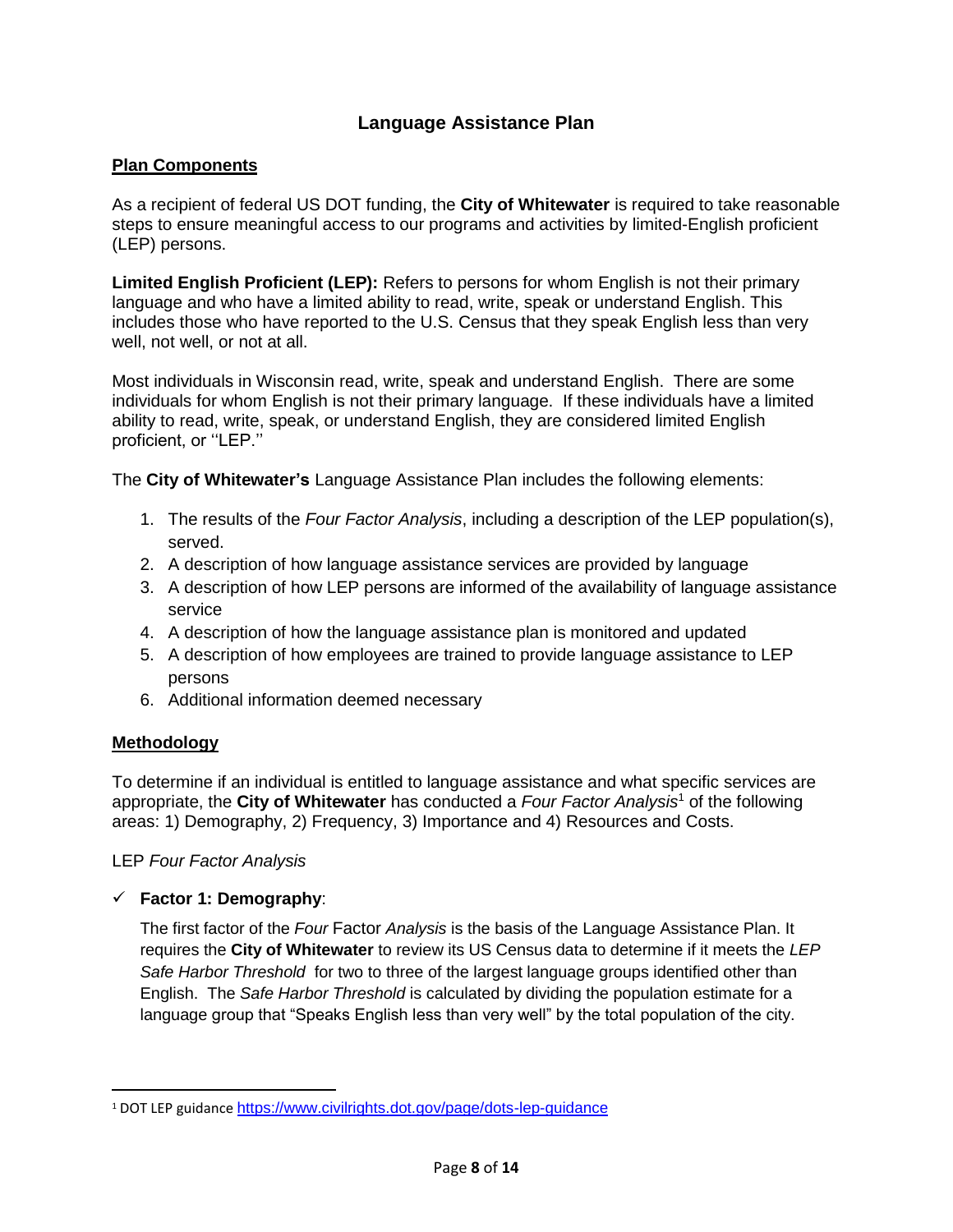- a. The *LEP Safe Harbor Threshold* provision stipulates that for each LEP group that meets the LEP language threshold (5% or 1,000 individuals, whichever is less) the **City of Whitewater** must provide translation of vital documents in written format for the non-English users.
- b. Examples of written translation of vital documents include the Title VI policy statement and/or Notice to the Public (Appendix 2), Title VI Complaint Procedure (Appendix 3), Title VI Complaint Form (Appendix 4), and ADA paratransit eligibility forms.

The City has obtained LEP data from the US Census website utilizing the American Community Survey (ACS) Data<sup>2</sup> at:

[https://factfinder.census.gov/faces/tableservices/jsf/pages/productview.xhtml?pid=ACS\\_15\\_5YR\\_B](https://factfinder.census.gov/faces/tableservices/jsf/pages/productview.xhtml?pid=ACS_15_5YR_B16001&prodType=table) [16001&prodType=table.](https://factfinder.census.gov/faces/tableservices/jsf/pages/productview.xhtml?pid=ACS_15_5YR_B16001&prodType=table) This data is summarized below:

| <b>US Census Bureau</b>            |                |            | English          |            | English        |            |
|------------------------------------|----------------|------------|------------------|------------|----------------|------------|
| ACS 2011-2015 5-year estimates,    | Total          | % of       | Very             | % of       | < Very         | $%$ of     |
| Ages 5 and older                   | Pop            | Population | Well             | Population | Well           | Population |
| <b>Total Population</b>            | 14,271         |            |                  |            |                |            |
| - Speak only English               | 12,723         | 89.2%      |                  |            |                |            |
| - Spanish or Spanish Creole:       | 1,031          | 7.2%       | 684              | 4.8%       | 347            | 2.4%       |
| - Chinese:                         | 150            | 1.1%       | 55               | 0.4%       | 95             | 0.7%       |
| - Vietnamese:                      | 53             | 0.4%       | 30               | 0.2%       | 23             | 0.2%       |
| - African languages:               | 50             | 0.4%       | 50               | 0.4%       | 0              | 0.0%       |
| - Other Indo-European languages:   | 36             | 0.3%       | 36               | 0.3%       | 0              | 0.0%       |
| - Hmong:                           | 30             | 0.2%       | 11               | 0.1%       | 19             | 0.1%       |
| - Arabic:                          | 29             | 0.2%       | 29               | 0.2%       | 0              | 0.0%       |
| - Other Slavic languages:          | 29             | 0.2%       | 29               | 0.2%       | 0              | 0.0%       |
| - Korean:                          | 20             | 0.1%       | 0                | 0.0%       | 20             | 0.1%       |
| - French (incl. Patois, Cajun):    | 17             | 0.1%       | 17               | 0.1%       | 0              | 0.0%       |
| - Polish:                          | 17             | 0.1%       | 0                | 0.0%       | 17             | 0.1%       |
| - German:                          | 16             | 0.1%       | 6                | 0.0%       | 10             | 0.1%       |
| - Japanese:                        | 16             | 0.1%       | $\boldsymbol{0}$ | 0.0%       | 16             | 0.1%       |
| - Greek:                           | 11             | 0.1%       | 11               | 0.1%       | 0              | 0.0%       |
| - Gujarati:                        | 11             | 0.1%       | $\boldsymbol{0}$ | 0.0%       | 11             | 0.1%       |
| - Hindi:                           | 10             | 0.1%       | $\boldsymbol{0}$ | 0.0%       | 10             | 0.1%       |
| - Portuguese or Portuguese Creole: | 10             | 0.1%       | 10               | 0.1%       | 0              | 0.0%       |
| - Other Pacific Island languages:  | $\overline{7}$ | 0.0%       | $\boldsymbol{0}$ | 0.0%       | $\overline{7}$ | 0.0%       |
| - Russian:                         | 5              | 0.0%       | 5                | 0.0%       | 0              | 0.0%       |
|                                    | 14,271         |            | 973              | 6.8%       | 575            | 4.0%       |

The largest LEP population is Spanish or Spanish Creole, which represents 7.2% (1,031) of the total population, but only 2.4% (347) speak English Less than Very Well. Ten other language speaker groups who speak English Less than Very Well make up a combined 1.6% (228) of the population. As all of these LEP groups are less than 5% of the population, The City of

 $\overline{a}$ 

 $2$  The ACS publishes data in many forms on the Census Bureau American Fact Finder website <http://factfinder2.census.gov/faces/nav/jsf/pages/searchresults.xhtml>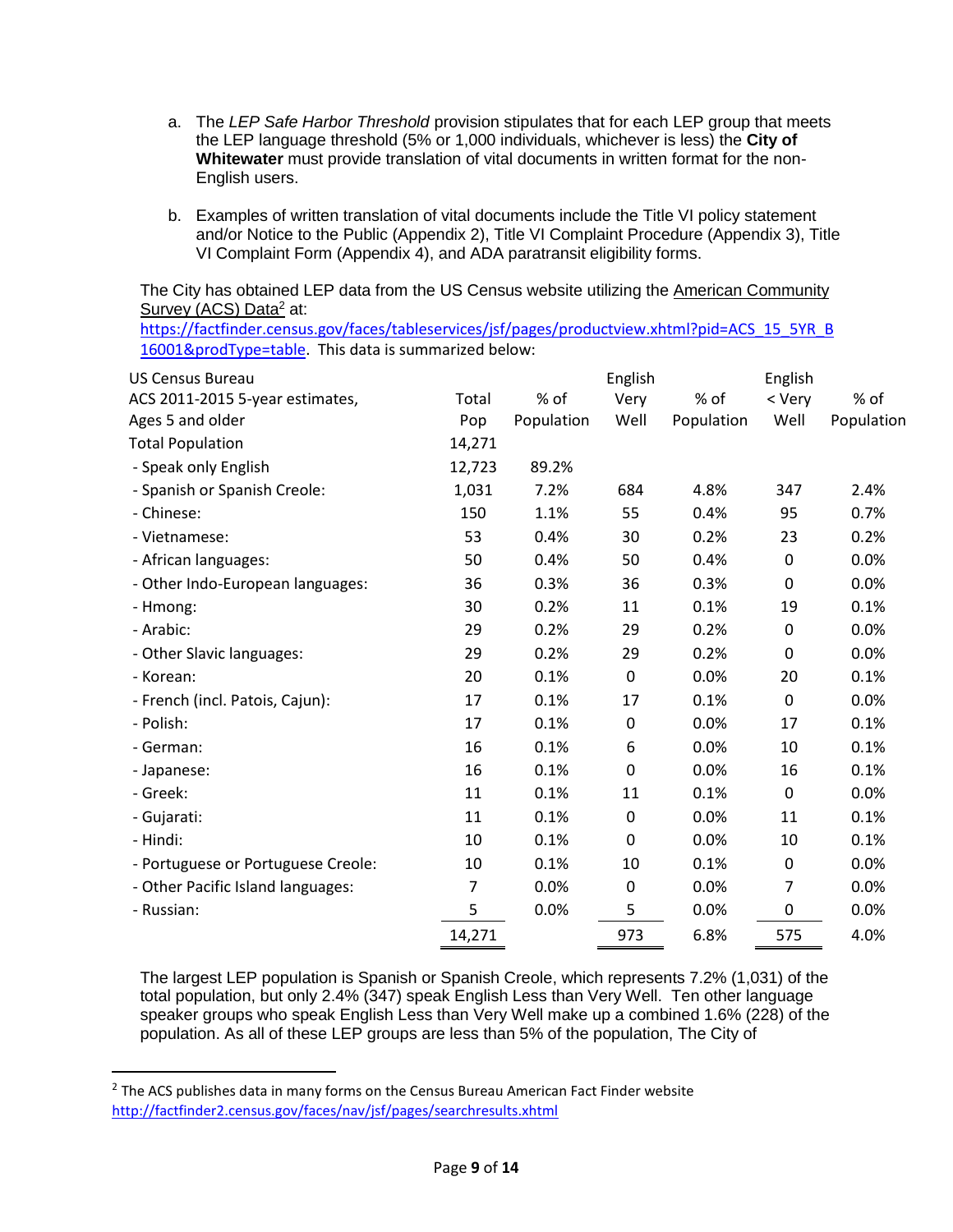Whitewater is below the Safe Harbor threshold. Even though the City of Whitewater is below the safe harbor threshold and is not required to provide written translation of vital documents, it posts a schedule in Spanish on its website. In the future, if the City of Whitewater meets the Safe Harbor Threshold for written translation of vital documents, it will also consider measures needed for oral interpretation.

✓ **Factor 2: Frequency**: How often does your staff (and/or contractor/lessee) come into contact with LEP persons?

*LEP persons* are persons identified as speaking English less than very well, not well or not at all. Just because a person speaks a language other than English doesn't mean they don't speak English or are identified as LEP.

The **City of Whitewater** (and its *contractor*/lessee) is trained on what to do when they encounter a person that speaks English less than well. The **City of Whitewater** and/or its contractor/lessee will track the number of encounters and consider making adjustments as needed to outreach efforts to ensure meaningful access to all persons and specifically to LEP and minority populations of the **City of Whitewater's** programs and services.

The **City of Whitewater's** *contractor*/transit provider provides rides to approximately 25,000 persons per year. While formal data has not been collected, the contractor has indicated it has encountered (40) forty LEP persons using the service within the last six months. Our contractor/transit provider has an open-door policy and will provide rides to any person who requests a ride. If an individual has speech limitations, the dispatcher or driver will work with the Transit Manager and the **City of Whitewater**, if needed, to ensure the individual receives access to the transit service.

✓ **Factor 3: Importance**: How does the program, service or activity affect people's lives?

The **City of Whitewater** *and* our contractor/transit provider understands an LEP person with language barrier challenges also faces difficulties obtaining health care, education or access to employment. A public transit system is a key link to connecting LEP persons to these essential services.

The **City of Whitewater** has identified activities and services which would have serious consequences to individuals if language barriers prevented access to information or the benefits of those programs. The activities and services include providing emergency evacuation instructions in our facilities, stations and vehicles and providing information to the public on security awareness or emergency preparedness.

The **City of Whitewater's** *assessment* of what programs, activities and services that are most critical included contact with community organization(s) that serve LEP persons, as well as contact with LEP persons themselves to obtain information on the importance of the modes or the types of services that are provided to the LEP populations.

*The City of Whitewater and its contractor/*transit *provider does the following to inform LEP persons of the availability of language assistance services: publish timetables and route maps in languages other than English, provide pictograms and other symbols in relevant published materials, striving to employ multilingual staff, and creating and posting multilanguage announcements, posters and other information.*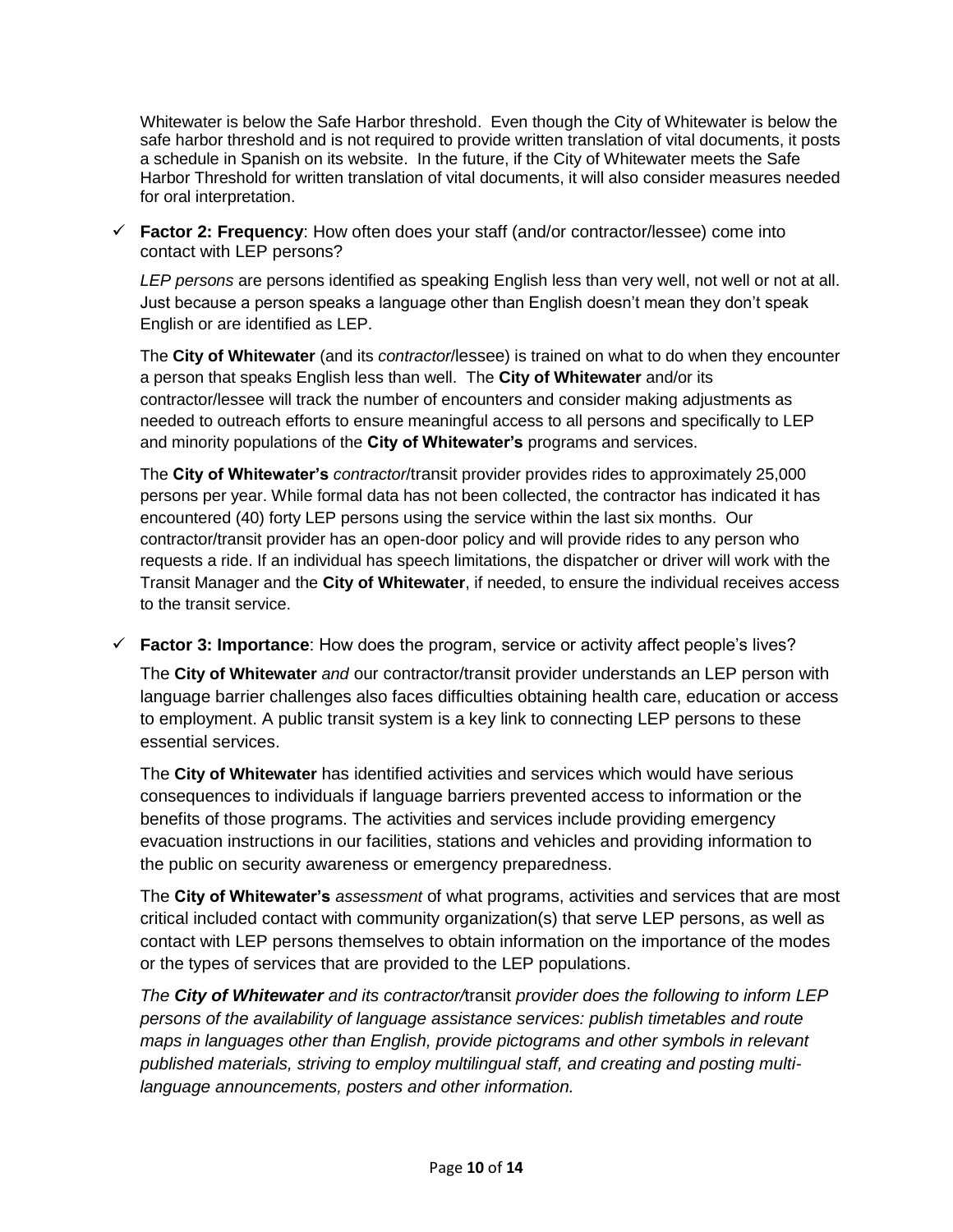*The City of Whitewater and our contractor* also *attends Latin festivals and functions in the area for the LEP population. The cost is relatively low but the ability to reach the LEP population is high. The City of Whitewater will continue to reach out to LEP populations by visiting ethnic meal sites and/or community centers and groups, local non-English speaking churches, and local stores or markets catering to immigrants/non-English speaking populations.* 

✓ **Factor 4: Resources and Costs**: What funding and other resources are available for LEP outreach?

*Even* though the *City of Whitewater* does not have a separate budget for LEP outreach, the city has worked with our contractor/transit provider to implement low cost methods of reaching LEP persons to ensured that riders may request materials printed and on-line in Spanish. In addition, the City of Whitewater and our contractor/transit provider work with local advocacy groups to reach LEP populations.

# ✓ **Additional Required Elements**

In addition to the *Four Factor Analysis (listed below as item #1)*, the City of Whitewater will address the following elements:

*Item #2:* A description of how language assistance services are provided by language

> *The City of Whitewater has a bilingual speaking person on staff. In addition, we work with our contractor/transit provider to ensure mechanisms are in place to reach LEP persons in the service area. For example, the contractor has a special brochure printed and is available in each vehicle to assist LEP populations in understanding the transportation service.*

Item #3: A description of how LEP persons are informed of the availability of language assistance service

> *The City of Whitewater and its contractor/transit provider does the following to inform LEP persons of the availability of language assistance services: publish timetables and route maps in languages other than English, provide pictograms and other symbols in relevant published materials, striving to employ multilingual staff, and creating and posting multi-language announcements, posters and other information.*

*The City of Whitewater and our contractor also attends Latin festivals and functions in the area for the LEP population. The cost is relatively low but the ability to reach the LEP population is high. The City of Whitewater will continue to reach out to LEP populations by visiting ethnic meal sites and/or community centers and groups, local non-English speaking churches, and local stores or markets catering to immigrants/non-English speaking populations.* 

Item #4: A description of how the language assistance plan is monitored and updated

> *The City of Whitewater reviews its plan on an annual basis or more frequently as needed. In particular, the City of Whitewater will evaluate*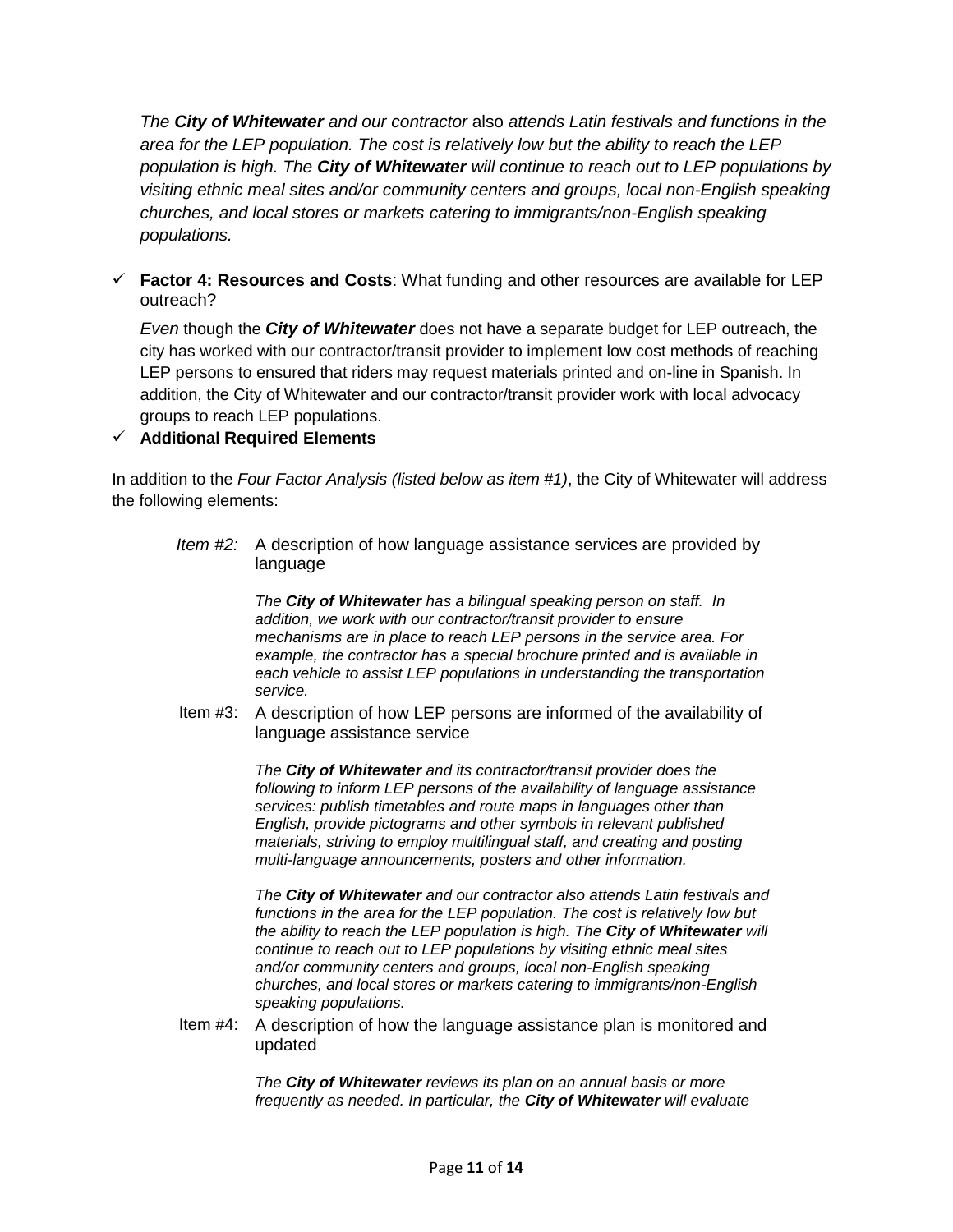*the information collected on encounters with LEP persons as well as public outreach efforts to determine if adjustments should be made to the delivering of programs and services to ensure meaningful access to minority and LEP persons.* 

*In addition, if relevant, the City of Whitewater will meet with its contractor/transit provider on an annual basis to ensure the Title VI requirements are met. The last approval and site-visit of the contractor/transit provider was on XX/XX/2014.*

Item #5: A description of how employees are trained to provide language assistance to LEP persons

> *City of Whitewater employees are educated on the principles of Title VI and the City of Whitewater's Language Assistance Plan. New employees will be provided guidance on the needs of clients served and how best to meet their needs. An important discussion point is that of language assistance. If a driver, dispatcher or employee needs further assistance related to LEP program participants, her/she will work with the City of Whitewater's Title VI Coordinator to identify strategies to meet the language needs of the participants of the program or service.*

> *As part of our annual check in meeting, if relevant, the City of Whitewater will meet with its contractor/transit provider to discuss updates the City of Whitewater's Language Assistance Plan.*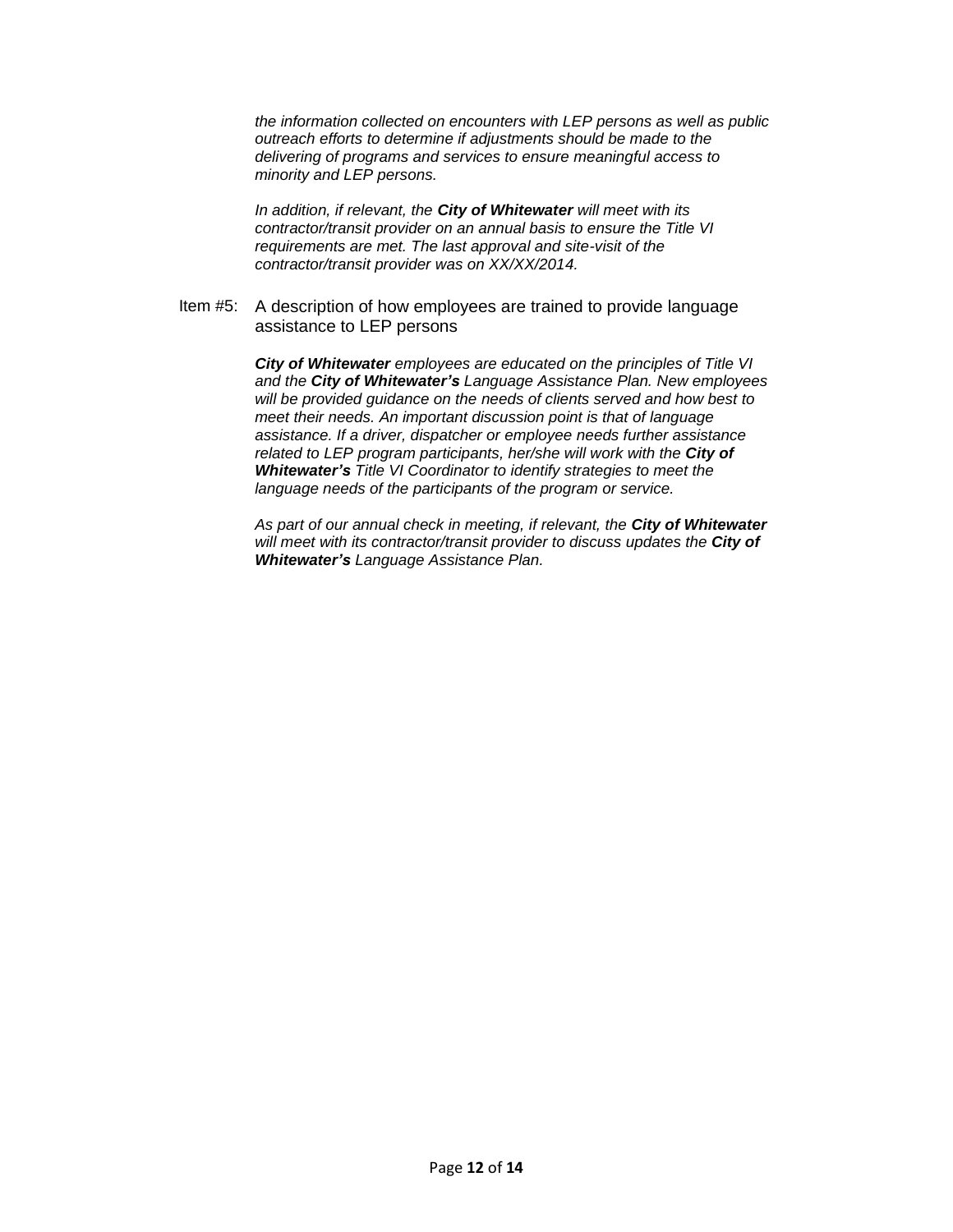### **Minority Representation Information**

### **A. Minority Representation Table**

*The table below depicts the City of Whitewater's committees and councils related to transit: the Access Committee, Citizens Advisory Council and the Bicycle Pedestrian Committee. The demographic data in the table below indicates the participation of minorities on committees and councils is reflective of the demographic makeup of the City of Whitewater.*

| <b>Body</b>                            | Caucasia<br>n | Hispanic | African<br>American | Asian<br>American | <b>Native</b><br>American | Other |
|----------------------------------------|---------------|----------|---------------------|-------------------|---------------------------|-------|
| Population                             | 83.5%         | 9.5%     | 3.4%                | 1.9%              | 0.2%                      | 1.5%  |
| <b>Access Committee</b>                |               |          |                     |                   |                           |       |
| <b>Citizens Advisory Council</b>       |               |          |                     |                   |                           |       |
| <b>Bicycle Pedestrian</b><br>Committee |               |          |                     |                   |                           |       |

# **B. Efforts to Encourage Minority Participation**

*The City of Whitewater understands diverse representation on committees, councils and boards results in sound policy reflective of its entire population. As such, the City of Whitewater <i>encourages* participation of all its citizens. As of January 2013, with the exception of the Access Committee, all *races residing in the City of Whitewater were represented on the transit-related committees/ councils. As vacancies on boards, committees and councils become available, the City of Whitewater will make efforts to encourage and promote diversity. To encourage participation on its boards, committees and councils, the City of Whitewater will continue to reach out to community,*  ethnic and faith-based organizations to connect with all populations. In addition, the **City of** *Whitewater will use create ways to make participating realistic and reasonable. Such as, scheduling meetings at times best suited to its members and providing transportation and child care, if needed for its members.*